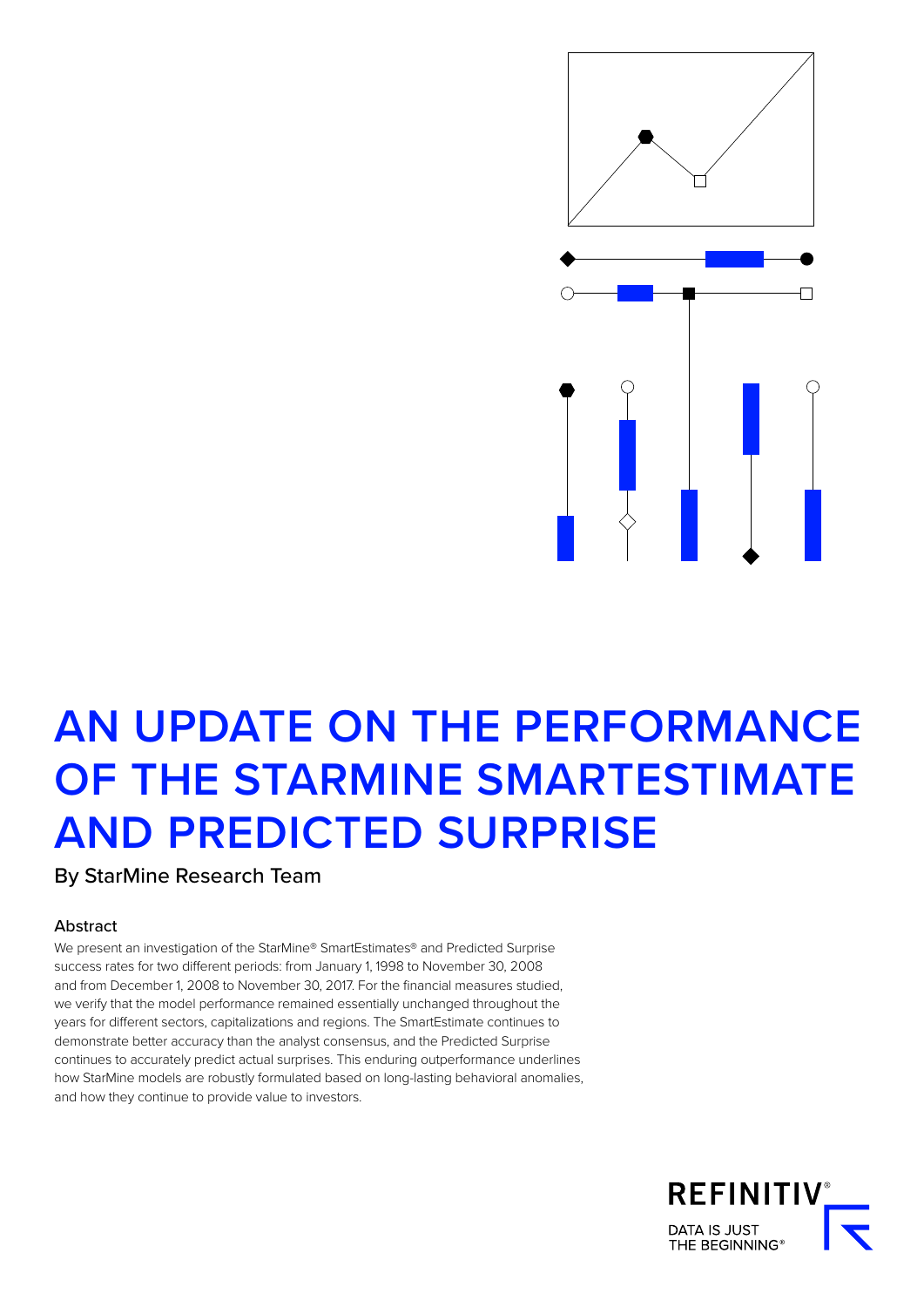# **Contents**

| 3. Using Predicted Surprise to anticipate earnings surprises 6 |  |
|----------------------------------------------------------------|--|
| 4. Combining Predicted Surprise and consensus revision 9       |  |
|                                                                |  |
|                                                                |  |
|                                                                |  |

# **1. Introduction**

The goal of this paper is to present an updated version of the 2009 StarMine white paper: SmartEstimates and Predicted Surprise: Construction and Accuracy (Stauth and Bonne, 2009). That paper detailed the formulation of the SmartEstimate and Predicted Surprise, and examined their accuracy at forecasting surprises in actual reported earnings and other financial measures. The 2009 SmartEstimate white paper was in turn an update of the 2001 StarMine white paper: Creating and Profiting From More Accurate Earnings Estimates with StarMine Professional (Jha and Mozes, 2001). When we published the white paper in 2009, our test window contained nine years of out-of-sample performance.

Security universe. Number of securities included in the analysis by country or region, selected by largest market capitalization.

| <b>Country/Region</b>   | <b>Number of Securities</b> |
|-------------------------|-----------------------------|
| U.S.                    | 3,000                       |
| Canada                  | 500                         |
| Developed Europe        | 2,000                       |
| Developed Asia ex-Japan | 1,000                       |
| Japan                   | 1,000                       |
| <b>Emerging Markets</b> | 1,500                       |
| Total                   | 9,000                       |

In this update, we employ a test comparison period in the range January 1998 to November 2008. We then compare that test period with the more recent, post-Financial Crisis period, December 2008 to November 2017, providing nine years of additional out-of-sample performance. This allows us to examine how performance has changed since the 2009 publication. Along the lines of the 2009 paper, our analysis utilizes only fiscal year estimates for the then-current fiscal year period (FY1). We use a universe of 9,000 global securities with the largest U.S. dollar market capitalization with the distribution by region or country shown below. Market capitalizations were resampled each year to avoid look-ahead and survivorship bias.

The remainder of the paper is organized as follows: In Section 2, we compare the accuracy of the SmartEstimate to the consensus estimate for both periods of our study. We find that SmartEstimates are consistently more accurate than the consensus in all regions and financial measures investigated. In Section 3, we examine an intuitive measure of the predictive power of this model, namely, whether SmartEstimates predict the direction of actual earnings surprises. We find that SmartEstimates correctly predict the sign of earnings surprises 66% of the time. In Section 4, we show that SmartEstimates combined with consensus revisions in the same direction have an even higher success rate of 74%, as shown in the summary table below. These results are consistent across sectors and capitalizations in both periods.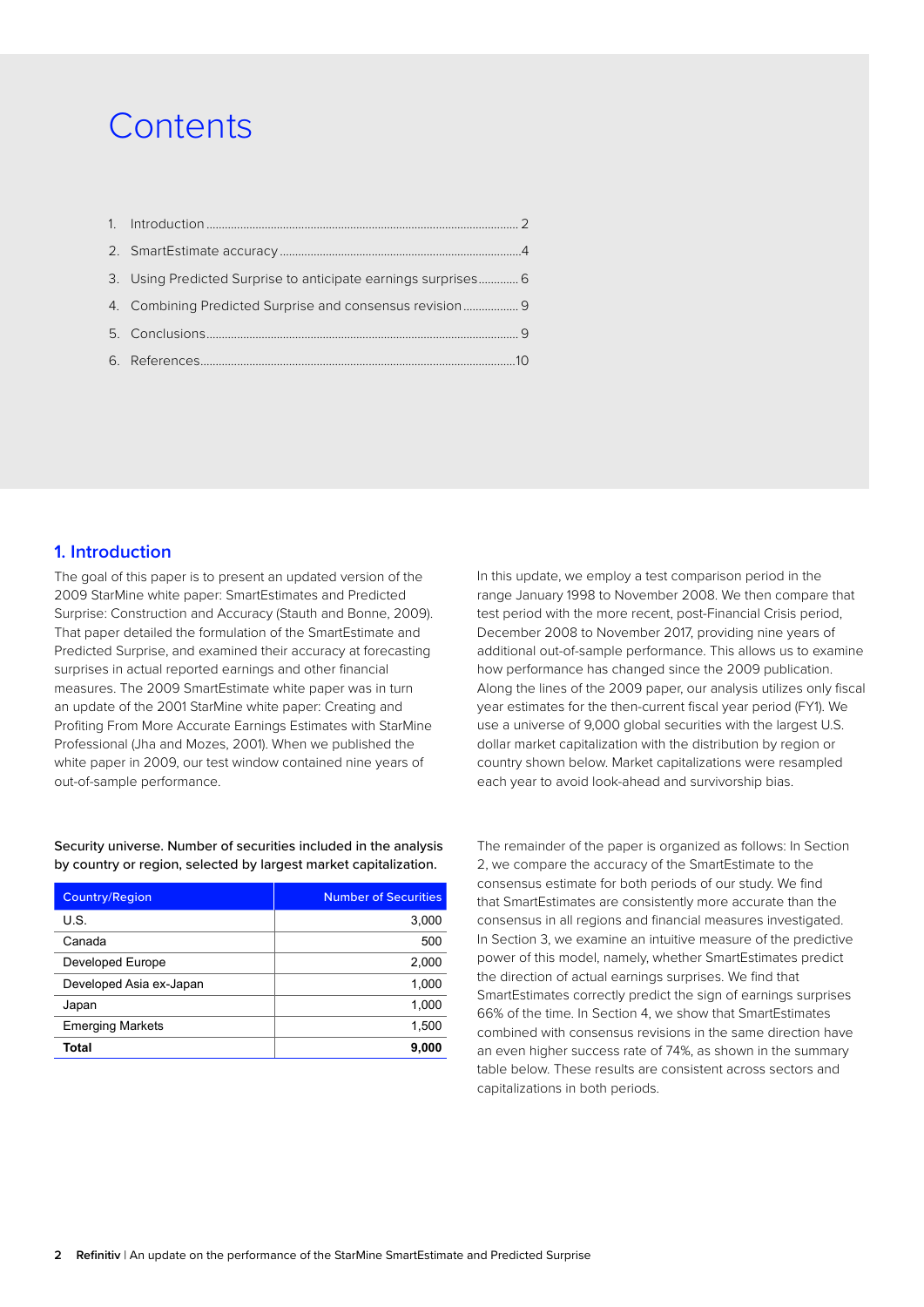# January 1998 to November 2008

| <b>Country/Region</b>   | <b>FY1 EPS Surprise Prediction Success Rate</b><br>$( PS  \geq 2\%)$ | <b>FY1 EPS Surprise Prediction Success Rate</b><br>$(PS) \ge 2\%)$ with Corroborating Revisions |
|-------------------------|----------------------------------------------------------------------|-------------------------------------------------------------------------------------------------|
| U.S.                    | 67%                                                                  | 77%                                                                                             |
| Canada                  | 64%                                                                  | 74%                                                                                             |
| Developed Europe        | 66%                                                                  | 74%                                                                                             |
| Developed Asia ex-Japan | 65%                                                                  | 75%                                                                                             |
| Japan                   | 66%                                                                  | 69%                                                                                             |
| <b>Emerging Markets</b> | 67%                                                                  | 75%                                                                                             |
| Global                  | 66%                                                                  | 74%                                                                                             |

# December 2008 to November 2017

| <b>Country/Region</b>   | <b>FY1 EPS Surprise Prediction Success Rate</b><br>$( PS  \geq 2\%)$ | <b>FY1 EPS Surprise Prediction Success Rate</b><br>( $ PS  \geq 2\%$ ) with Corroborating Revisions |
|-------------------------|----------------------------------------------------------------------|-----------------------------------------------------------------------------------------------------|
| U.S.                    | 63%                                                                  | 73%                                                                                                 |
| Canada                  | 61%                                                                  | 72%                                                                                                 |
| Developed Europe        | 65%                                                                  | 73%                                                                                                 |
| Developed Asia ex-Japan | 66%                                                                  | 75%                                                                                                 |
| Japan                   | 66%                                                                  | 73%                                                                                                 |
| <b>Emerging Markets</b> | 71%                                                                  | 77%                                                                                                 |
| Global                  | 66%                                                                  | 74%                                                                                                 |

Summary Table: FY1 EPS surprise prediction success rate by region. When the FY1 EPS SmartEstimate diverges from the consensus by 2% or more, the signal successfully predicts the direction of the surprise two-thirds of the time. With a success rate of 74%, SmartEstimates are even more likely to correctly predict surprises when they are accompanied by corroborating revisions (revisions in the same direction as the Predicted Surprise).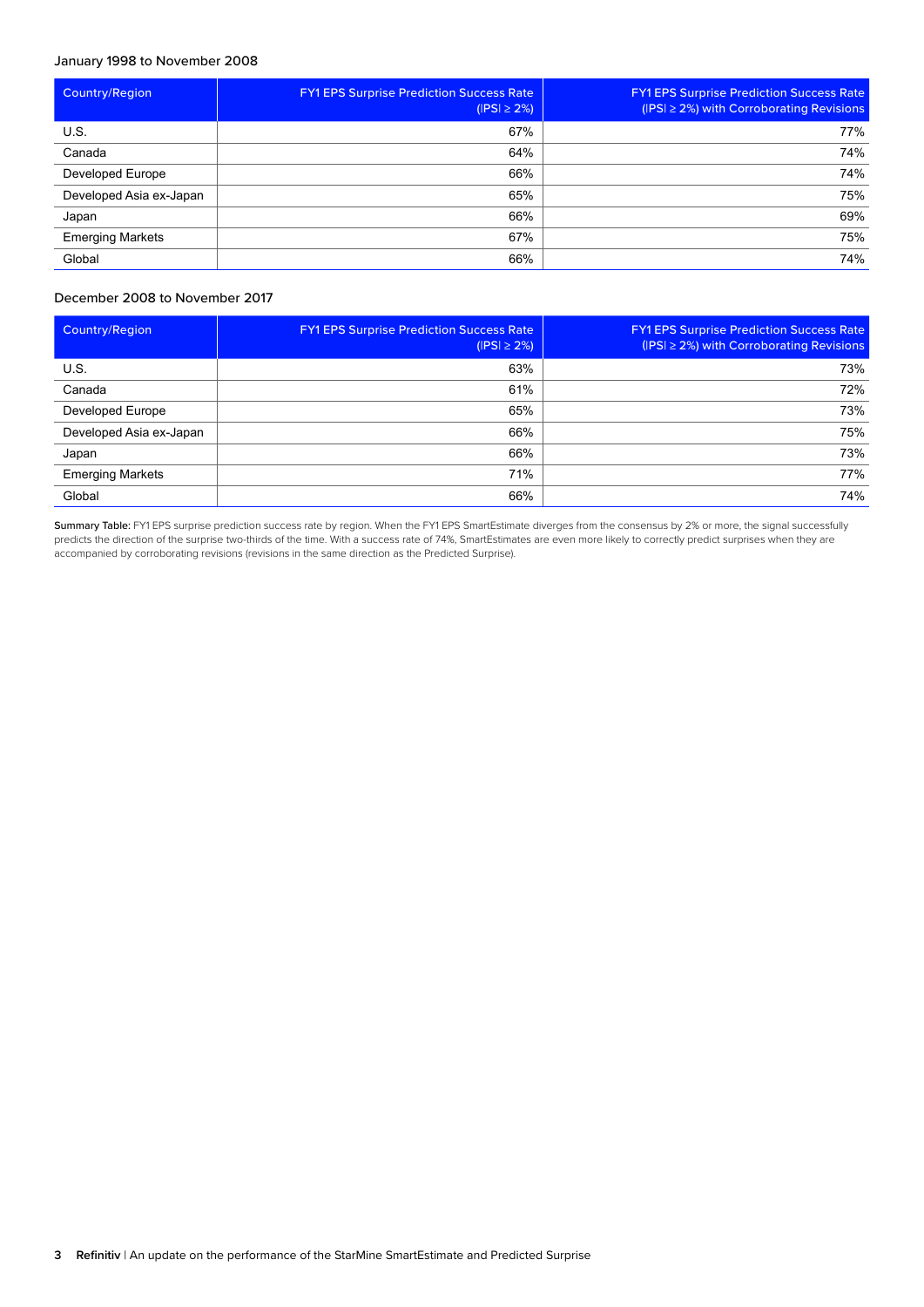# <span id="page-3-0"></span>**2. SmartEstimate accuracy**

In Table 1, we display the median error of the SmartEstimate and the consensus estimate for FY1 EPS in various global markets. The error metrics in Table 1 were obtained by comparing the reported EPS actual with the EPS estimate every month end throughout the entire fiscal period, in contrast with studies that consider only estimate data from one fixed time point, such as the day before the report. We measure error in two ways. To

measure the typical magnitude of error, we calculate the median absolute error of the consensus and SmartEstimate relative to the actual reported value. To gauge whether the estimates are typically too high or too low and by how much, we use the median bias (signed error) on the consensus or SmartEstimate relative to the actual reported value.

#### January 1998 to November 2008

| <b>Country/Region</b>      | <b>Median Absolute</b><br><b>Consensus Error</b> <sup>a</sup> | <b>Median</b><br>Consensus Bias <sup>b</sup> | <b>Median Absolute</b><br><b>SmartEstimate Error</b> <sup>a</sup> | <b>Median</b><br>SmartEstimate Bias <sup>b</sup> | Improvement with<br><b>SmartEstimate<sup>c</sup></b> |
|----------------------------|---------------------------------------------------------------|----------------------------------------------|-------------------------------------------------------------------|--------------------------------------------------|------------------------------------------------------|
| U.S.                       | 7.1%                                                          | $-0.1%$                                      | 6.9%                                                              | $-0.1%$                                          | 3.4%                                                 |
| Canada                     | 14.2%                                                         | 2.6%                                         | 13.6%                                                             | 2.2%                                             | 5.0%                                                 |
| Developed Europe           | 12.3%                                                         | $0.0\%$                                      | 11.6%                                                             | $-0.1%$                                          | 5.9%                                                 |
| Developed Asia<br>ex-Japan | 13.7%                                                         | 1.4%                                         | 13.0%                                                             | 1.0%                                             | 5.1%                                                 |
| Japan                      | 22.2%                                                         | 10.7%                                        | 20.8%                                                             | 9.1%                                             | 6.9%                                                 |
| <b>Emerging Markets</b>    | 16.1%                                                         | 3.6%                                         | 14.8%                                                             | 2.9%                                             | 9.1%                                                 |
| Global                     | 11.9%                                                         | 1.1%                                         | 11.3%                                                             | 0.8%                                             | 5.6%                                                 |

## December 2008 to November 2017

| <b>Country/Region</b>      | <b>Median Absolute</b><br><b>Consensus Error</b> <sup>a</sup> | <b>Median</b><br>Consensus Bias <sup>b</sup> | <b>Median Absolute</b><br><b>SmartEstimate Error</b> <sup>a</sup> | <b>Median</b><br>SmartEstimate Bias <sup>b</sup> | <b>Improvement With</b><br><b>SmartEstimate<sup>c</sup></b> |
|----------------------------|---------------------------------------------------------------|----------------------------------------------|-------------------------------------------------------------------|--------------------------------------------------|-------------------------------------------------------------|
| U.S.                       | 6.6%                                                          | $-0.7%$                                      | 6.4%                                                              | $-0.7%$                                          | 2.5%                                                        |
| Canada                     | 13.6%                                                         | 2.8%                                         | 13.5%                                                             | 2.6%                                             | 1.3%                                                        |
| Developed Europe           | 9.6%                                                          | 0.2%                                         | 9.2%                                                              | 0.0%                                             | 5.0%                                                        |
| Developed Asia<br>ex-Japan | 10.7%                                                         | 2.7%                                         | 10.2%                                                             | 2.1%                                             | 5.7%                                                        |
| Japan                      | 13.4%                                                         | 0.3%                                         | 12.8%                                                             | 0.2%                                             | 4.7%                                                        |
| <b>Emerging Markets</b>    | 13.3%                                                         | 5.7%                                         | 12.1%                                                             | 4.6%                                             | 10.0%                                                       |
| Global                     | 9.7%                                                          | 0.5%                                         | 9.2%                                                              | 0.4%                                             | 4.9%                                                        |

Table 1: Comparison of median absolute error and median bias of the consensus estimate and the SmartEstimate for FY1 EPS in various global markets, January 1998 to November 2008 and December 2008 to November 2017. We also show the percent improvement in the median absolute error obtained with the SmartEstimate. The SmartEstimate has a smaller median absolute error than the consensus in every region for both periods considered.

Globally, the SmartEstimate provides a 5.6% reduction in median absolute error over the consensus for the period of January 1998 to November 2008 and 4.9% reduction for the period of December 2008 to November 2017. The SmartEstimate bias (signed error) is also smaller than the consensus bias in almost every region.

StarMine offers SmartEstimates for a number of financial measures besides earnings. In Table 2, we show the median absolute error for the consensus and SmartEstimates and the percent improvement offered by SmartEstimates for EPS and two other measures, Revenue and EBITDA. Consistent with the results in Table 1, the SmartEstimates for each of these measures are more accurate than the consensus, with the largest benefit achieved for Revenue.

c We define the Improvement with SmartEstimate as the percent difference between the median absolute consensus error and the median absolute SmartEstimate error.

a We define the median absolute error as the median of *|(Consensus – Actual)|/max(min divisor, |Actual|)* or *|(SmartEstimate – Actual)|/max(min divisor, |Actual|)* respectively for columns 1 and 3.

b We define the median bias (signed error) as the median of *(Consensus-Actual)/max(min divisor,|Actual|)* or *(SmartEstimate-Actual)/max(min divisor,|Actual|)* respectively for columns 2 and 4.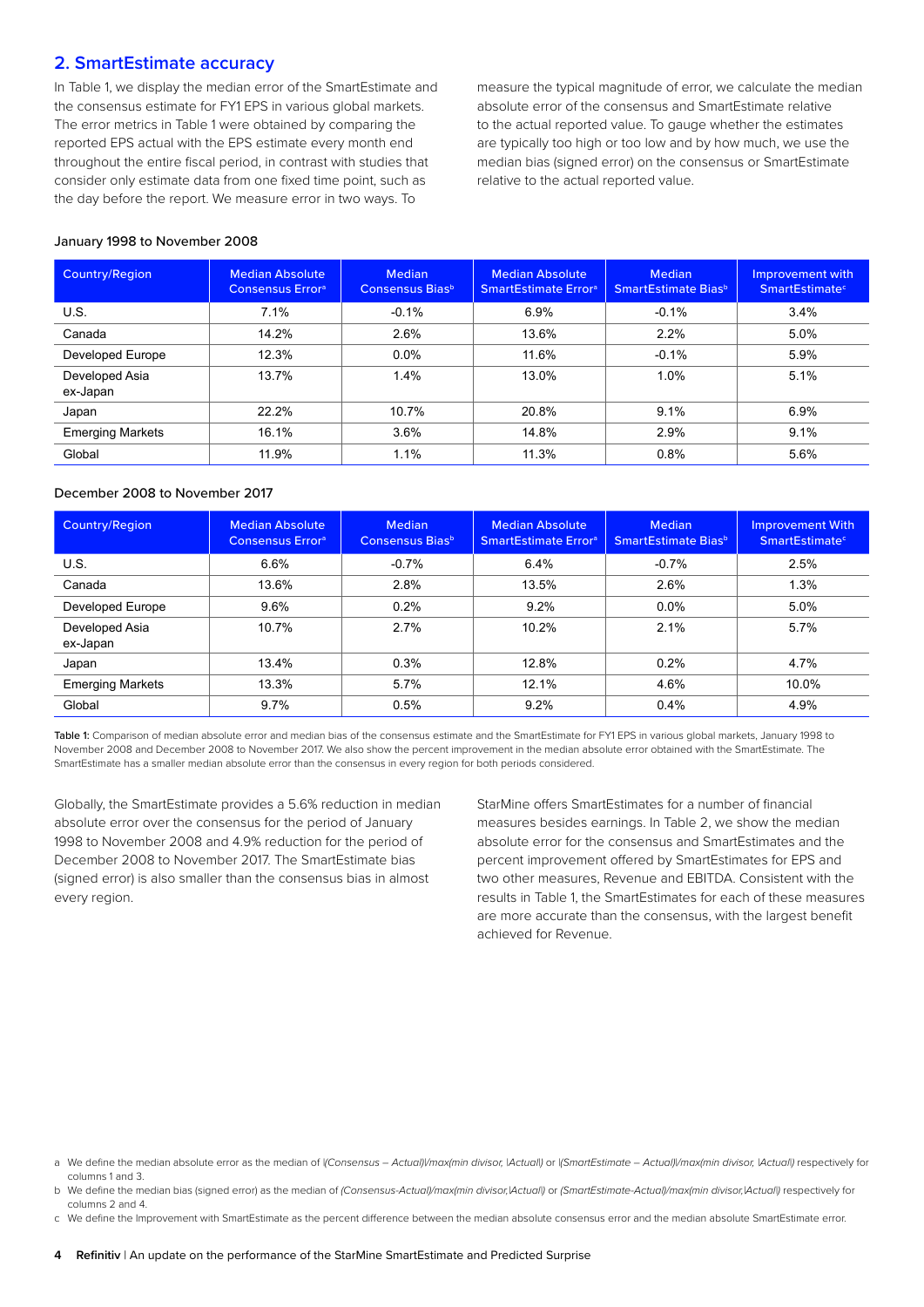## Median Absolute Consensus Error – January 1998 to November 2008

| <b>Country/Region</b>   | Revenue | <b>EPS</b> | <b>EBITDA</b> |
|-------------------------|---------|------------|---------------|
| U.S.                    | 3.2%    | 7.1%       | 6.3%          |
| Canada                  | 4.9%    | 14.2%      | 7.2%          |
| <b>Developed Europe</b> | 4.2%    | 12.3%      | 7.9%          |
| Developed Asia ex-Japan | 6.7%    | 13.7%      | 13.5%         |
| Japan                   | 2.6%    | 22.2%      | 6.4%          |
| <b>Emerging Markets</b> | 8.5%    | 16.1%      | 15.0%         |
| Global                  | 4.0%    | 11.9%      | 8.6%          |

# Median Absolute SmartEstimate Error – January 1998 to November 2008

| Country/Region          | Revenue | <b>EPS</b> | <b>EBITDA</b> |
|-------------------------|---------|------------|---------------|
| U.S.                    | 2.9%    | 6.9%       | 6.1%          |
| Canada                  | 4.6%    | 13.6%      | 7.0%          |
| <b>Developed Europe</b> | 3.6%    | 11.6%      | 7.4%          |
| Developed Asia ex-Japan | 6.3%    | 13.0%      | 13.0%         |
| Japan                   | 2.2%    | 20.8%      | 6.2%          |
| <b>Emerging Markets</b> | 7.9%    | 14.8%      | 14.6%         |
| Global                  | 3.6%    | 11.3%      | 8.2%          |

#### Improvement with SmartEstimate – January 1998 to November 2008

| Country/Region          | Revenue | <b>EPS</b> | <b>EBITDA</b> |
|-------------------------|---------|------------|---------------|
| U.S.                    | 8.2%    | 3.4%       | 3.5%          |
| Canada                  | 5.4%    | 5.0%       | 3.0%          |
| <b>Developed Europe</b> | 15.9%   | 5.9%       | 6.0%          |
| Developed Asia ex-Japan | 6.5%    | 5.1%       | 3.6%          |
| Japan                   | 14.9%   | 6.9%       | 3.5%          |
| <b>Emerging Markets</b> | 7.1%    | 9.1%       | 3.0%          |
| Global                  | 11.1%   | 5.6%       | 4.1%          |

# Median Absolute Consensus Error – December 2008 to November 2017

| Country/Region          | <b>Revenue</b> | <b>EPS</b> | <b>EBITDA</b> |
|-------------------------|----------------|------------|---------------|
| U.S.                    | 2.1%           | 6.6%       | 5.2%          |
| Canada                  | 3.5%           | 13.6%      | 7.9%          |
| <b>Developed Europe</b> | 2.7%           | 9.6%       | 5.8%          |
| Developed Asia ex-Japan | 5.0%           | 10.7%      | 9.2%          |
| Japan                   | 2.1%           | 13.4%      | 6.0%          |
| <b>Emerging Markets</b> | 5.4%           | 13.3%      | 11.6%         |
| Global                  | 2.9%           | 9.7%       | 6.6%          |

#### Median Absolute SmartEstimate Error – December 2008 to November 2017

| Country/Region          | <b>Revenue</b> | <b>EPS</b> | <b>EBITDA</b> |
|-------------------------|----------------|------------|---------------|
| U.S.                    | 2.1%           | 6.4%       | 5.1%          |
| Canada                  | 3.5%           | 13.5%      | 7.7%          |
| Developed Europe        | 2.4%           | 9.2%       | 5.5%          |
| Developed Asia ex-Japan | 4.6%           | 10.2%      | 8.9%          |
| Japan                   | 1.9%           | 12.8%      | 5.8%          |
| <b>Emerging Markets</b> | 4.8%           | 12.1%      | 11.0%         |
| Global                  | 2.7%           | 9.2%       | 6.4%          |

#### Improvement with SmartEstimate – December 2008 to November 2017

| <b>Country/Region</b>   | <b>Revenue</b> | <b>EPS</b> | <b>EBITDA</b> |
|-------------------------|----------------|------------|---------------|
| U.S.                    | 3.0%           | 2.5%       | 2.1%          |
| Canada                  | 2.2%           | 1.3%       | 2.7%          |
| Developed Europe        | 9.7%           | 5.0%       | 5.4%          |
| Developed Asia ex-Japan | 8.4%           | 5.7%       | 3.3%          |
| Japan                   | 8.5%           | 4.7%       | 3.1%          |
| <b>Emerging Markets</b> | 11.9%          | 10.0%      | 5.7%          |
| Global                  | 7.1%           | 4.9%       | 3.3%          |

Table 2: Median absolute consensus error (top panel), median absolute SmartEstimate error (middle panel) and the improvement with the SmartEstimate (bottom panel) for FY1 estimates, for January 1998 to November 2008 and December 2008 to November 2017. The SmartEstimate is more accurate in every measure and region.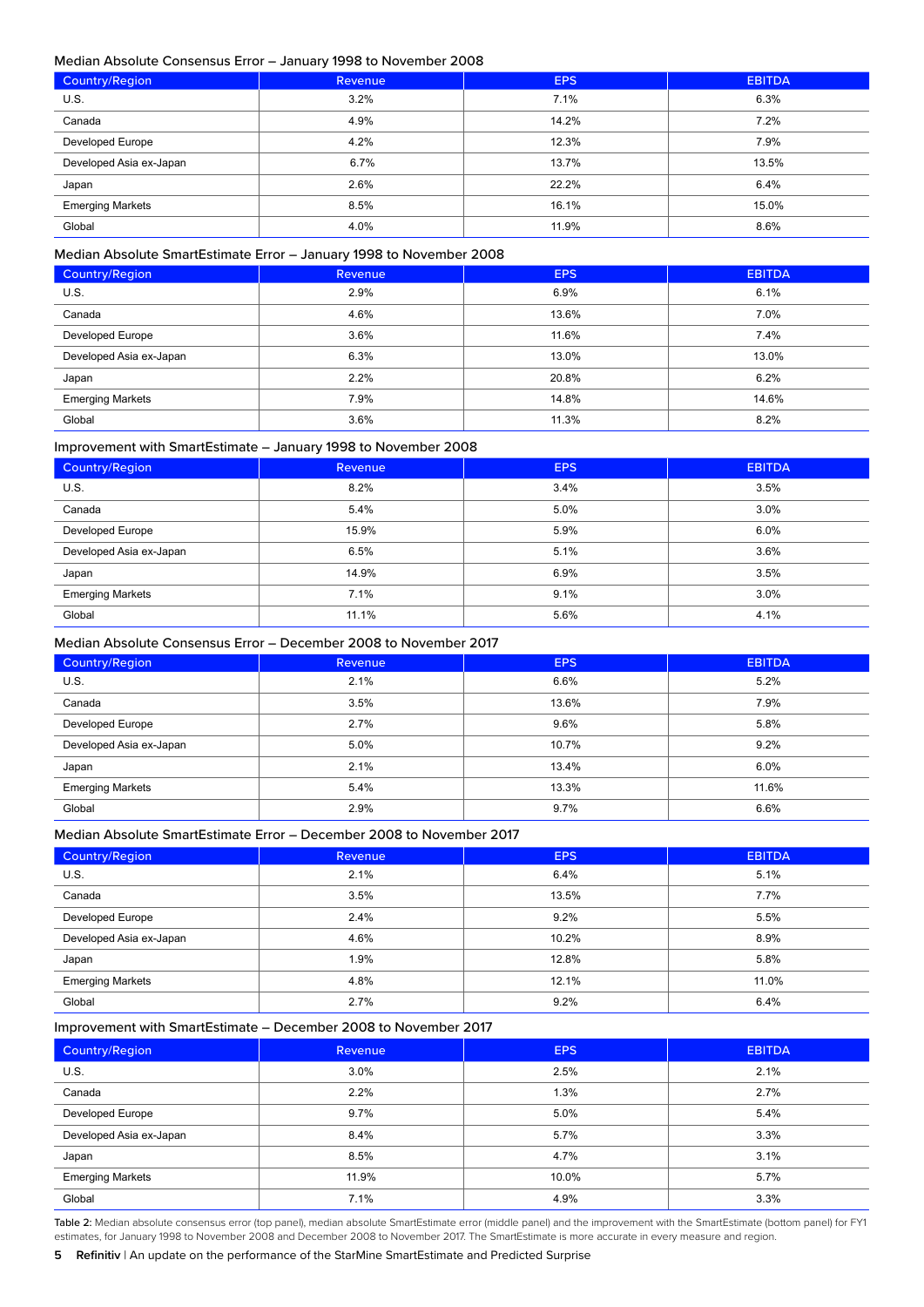# <span id="page-5-0"></span>**3. Using Predicted Surprise to anticipate earnings surprises**

The Predicted Surprise is defined as the percent difference between the SmartEstimate and the consensus. We adjust for small consensus numbers in the denominator by placing a lower bound, or minimum divisor, on the absolute value of the consensus.

We examine the Predicted Surprise at every month-end throughout the entire fiscal year in our analysis. Table 3 shows the percent of cases in which the Predicted Surprise accurately reflects the direction of earnings surprises across regions as a function of the magnitude of the signal.

*Predicted Surprise=*

*(SmartEstimate – Consensus)*

*Max (min divisor,* I*Consensus*I*)*

# January 1998 to November 2008

| Country/Region          | 2% to 5% | 5% to 10% | 10% to 20% | >20% |
|-------------------------|----------|-----------|------------|------|
| U.S.                    | 65%      | 67%       | 70%        | 74%  |
| Canada                  | 60%      | 65%       | 69%        | 74%  |
| Developed Europe        | 63%      | 67%       | 71%        | 71%  |
| Developed Asia ex-Japan | 62%      | 66%       | 69%        | 75%  |
| Japan                   | 60%      | 65%       | 71%        | 78%  |
| <b>Emerging Markets</b> | 63%      | 69%       | 72%        | 75%  |
| Global                  | 62%      | 67%       | 71%        | 75%  |

# December 2008 to November 2017

| <b>Country/Region</b>   | 2% to 5% | 5% to 10% | 10% to 20% | >20% |
|-------------------------|----------|-----------|------------|------|
| U.S.                    | 61%      | 64%       | 65%        | 68%  |
| Canada                  | 58%      | 63%       | 62%        | 67%  |
| Developed Europe        | 63%      | 65%       | 69%        | 70%  |
| Developed Asia ex-Japan | 63%      | 68%       | 72%        | 72%  |
| Japan                   | 63%      | 66%       | 70%        | 76%  |
| <b>Emerging Markets</b> | 66%      | 72%       | 78%        | 81%  |
| Global                  | 63%      | 67%       | 71%        | 73%  |

Table 3: The percent of cases in which the Predicted Surprise correctly anticipated the direction of FY1 earnings surprises, as a function of the magnitude of the signal, across regions.

These statistics show that the Predicted Surprise accurately anticipates earnings surprises across regions, and that larger signals are in general more accurate. Globally, the Predicted Surprise has a success rate of 62% to 75% for the period of

January 1998 to November 2008 and of 63% to 73% for the period of December 2008 to November 2017, depending on the magnitude of the signal.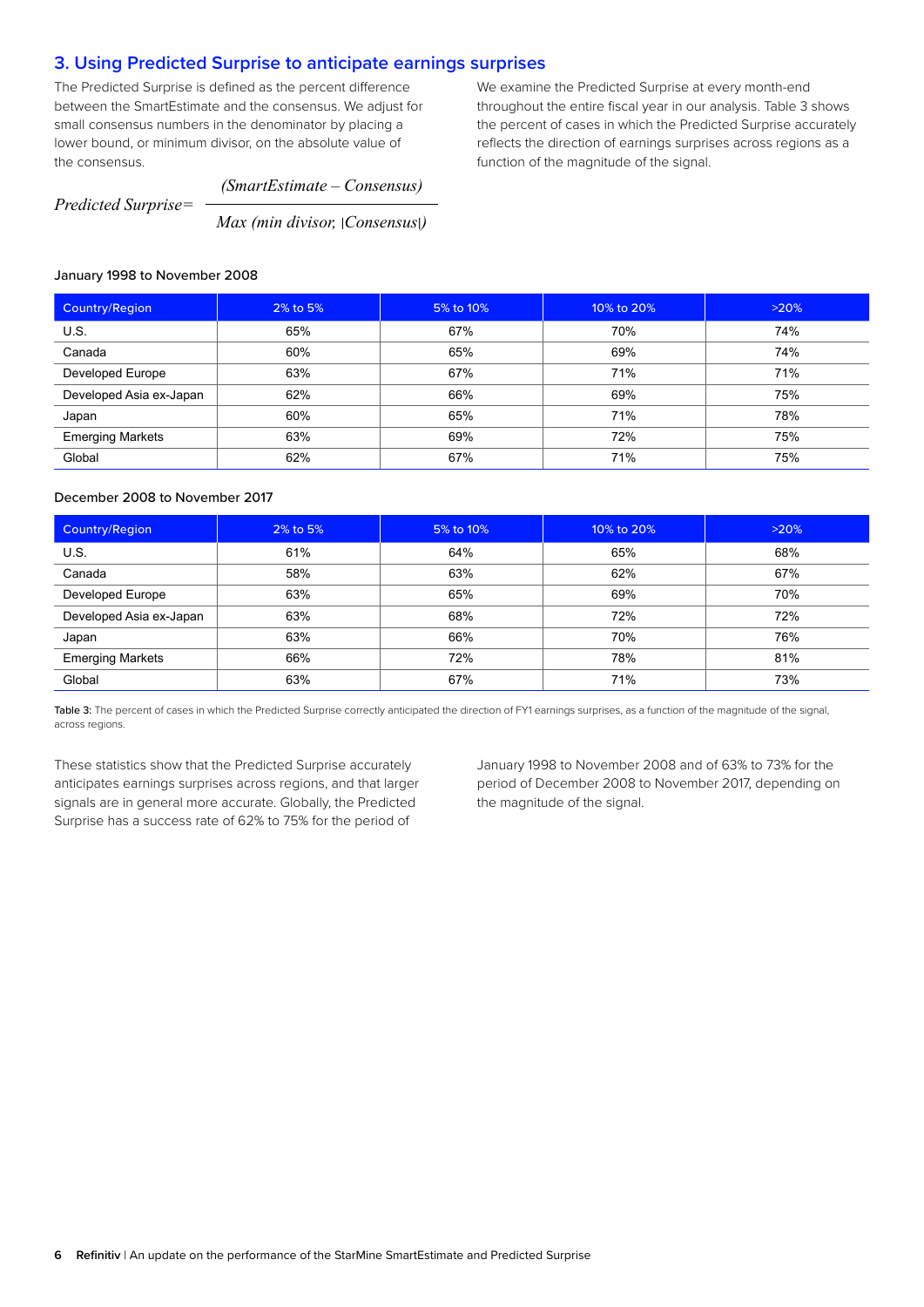The ability of the Predicted Surprise to correctly predict the direction of the actual earnings surprises is also remarkably consistent across sectors and capitalizations in each region, as shown in Table 4. Significant Predicted Surprises (≥ 2% in magnitude) accurately predict the direction of earnings surprises over 60% of the time (with a few exceptions) across all sectors, market caps and regions.

#### January 1998 to November 2008

|                                   | <b>U.S.</b> | Canada | <b>Developed</b><br><b>Europe</b> | <b>Developed</b><br>Asia ex-Japan | <b>Japan</b> | <b>Emerging</b><br><b>Markets</b> | Global |
|-----------------------------------|-------------|--------|-----------------------------------|-----------------------------------|--------------|-----------------------------------|--------|
| All Capitalizations and Sectors   | 67%         | 64%    | 66%                               | 65%                               | 66%          | 67%                               | 66%    |
| By Capitalization                 |             |        |                                   |                                   |              |                                   |        |
| Large                             | 67%         | 64%    | 67%                               | 66%                               | 66%          | 69%                               | 67%    |
| Mid                               | 67%         |        | 66%                               |                                   |              |                                   | 66%    |
| Small                             | 66%         |        | 65%                               | 65%                               | 67%          | 66%                               | 66%    |
| By Sector                         |             |        |                                   |                                   |              |                                   |        |
| Energy                            | 68%         | 64%    | 64%                               | 62%                               | 60%          | 65%                               | 65%    |
| <b>Basic Materials</b>            | 67%         | 64%    | 66%                               | 65%                               | 68%          | 68%                               | 67%    |
| Industrials                       | 69%         | 64%    | 66%                               | 66%                               | 66%          | 67%                               | 66%    |
| <b>Consumer Cyclicals</b>         | 67%         | 65%    | 66%                               | 67%                               | 66%          | 67%                               | 66%    |
| <b>Consumer Non-Cyclicals</b>     | 66%         | 64%    | 66%                               | 65%                               | 63%          | 69%                               | 66%    |
| Financials                        | 68%         | 62%    | 67%                               | 64%                               | 68%          | 68%                               | 67%    |
| Healthcare                        | 66%         | 68%    | 67%                               | 64%                               | 64%          | 63%                               | 65%    |
| Technology                        | 63%         | 64%    | 66%                               | 67%                               | 68%          | 70%                               | 67%    |
| <b>Telecommunication Services</b> | 61%         | 61%    | 66%                               | 63%                               | 56%          | 67%                               | 65%    |
| <b>Utilities</b>                  | 65%         | 57%    | 64%                               | 66%                               | 59%          | 63%                               | 63%    |

#### December 2008 to November 2017

|                                   | <b>U.S.</b> | Canada           | <b>Developed</b><br><b>Europe</b> | <b>Developed</b><br>Asia ex-Japan | Japan | <b>Emerging</b><br><b>Markets</b> | Global |
|-----------------------------------|-------------|------------------|-----------------------------------|-----------------------------------|-------|-----------------------------------|--------|
| All Capitalizations and Sectors   | 63%         | 61%              | 65%                               | 66%                               | 66%   | 71%                               | 66%    |
| By Capitalization                 |             |                  |                                   |                                   |       |                                   |        |
| Large                             | 64%         | 61%              | 68%                               | 67%                               | 66%   | 70%                               | 67%    |
| Mid                               | 65%         |                  | 64%                               |                                   |       |                                   | 64%    |
| Small                             | 62%         |                  | 64%                               | 65%                               | 64%   | 71%                               | 66%    |
| By Sector                         |             |                  |                                   |                                   |       |                                   |        |
| Energy                            | 64%         | 59%              | 67%                               | 69%                               | 62%   | 70%                               | 66%    |
| <b>Basic Materials</b>            | 66%         | 63%              | 67%                               | 69%                               | 65%   | 71%                               | 67%    |
| Industrials                       | 63%         | 58%              | 65%                               | 66%                               | 67%   | 71%                               | 67%    |
| <b>Consumer Cyclicals</b>         | 64%         | 62%              | 67%                               | 72%                               | 65%   | 73%                               | 68%    |
| <b>Consumer Non-Cyclicals</b>     | 63%         | 67%              | 66%                               | 70%                               | 62%   | 72%                               | 68%    |
| Financials                        | 61%         | 64%              | 62%                               | 59%                               | 63%   | 69%                               | 63%    |
| Healthcare                        | 59%         | 62%              | 66%                               | 64%                               | 66%   | 73%                               | 66%    |
| Technology                        | 64%         | 59%              | 66%                               | 67%                               | 69%   | 71%                               | 67%    |
| <b>Telecommunication Services</b> | 62%         | 40% <sup>d</sup> | 65%                               | 67%                               | 63%   | 69%                               | 66%    |
| Utilities                         | 62%         | 61%              | 64%                               | 66%                               | 63%   | 65%                               | 64%    |

Table 4: The earnings surprise prediction success rate by region, market cap and sector for Predicted Surprises with a magnitude ≥ 2%. Capitalization breakouts for each region are as follows: U.S.: Large (Top 500), Mid (Next 500), Small (Next 2,000); Developed Europe: Large (Top 500), Mid (Next 500), Small (Next 1,000); Canada: Large (Top 500); Developed Asia ex-Japan, Japan and Emerging Markets each use: Large (Top 500), Small (all else). Global values for capitalization breakouts include data from regions with applicable values.

d For Telecommunication Services in Canada (Dec 2008 – Nov 2017) there are only 25 cases in which |PS| ≥ 2% and the low hit rate of 40% is a reflection of poor statistics.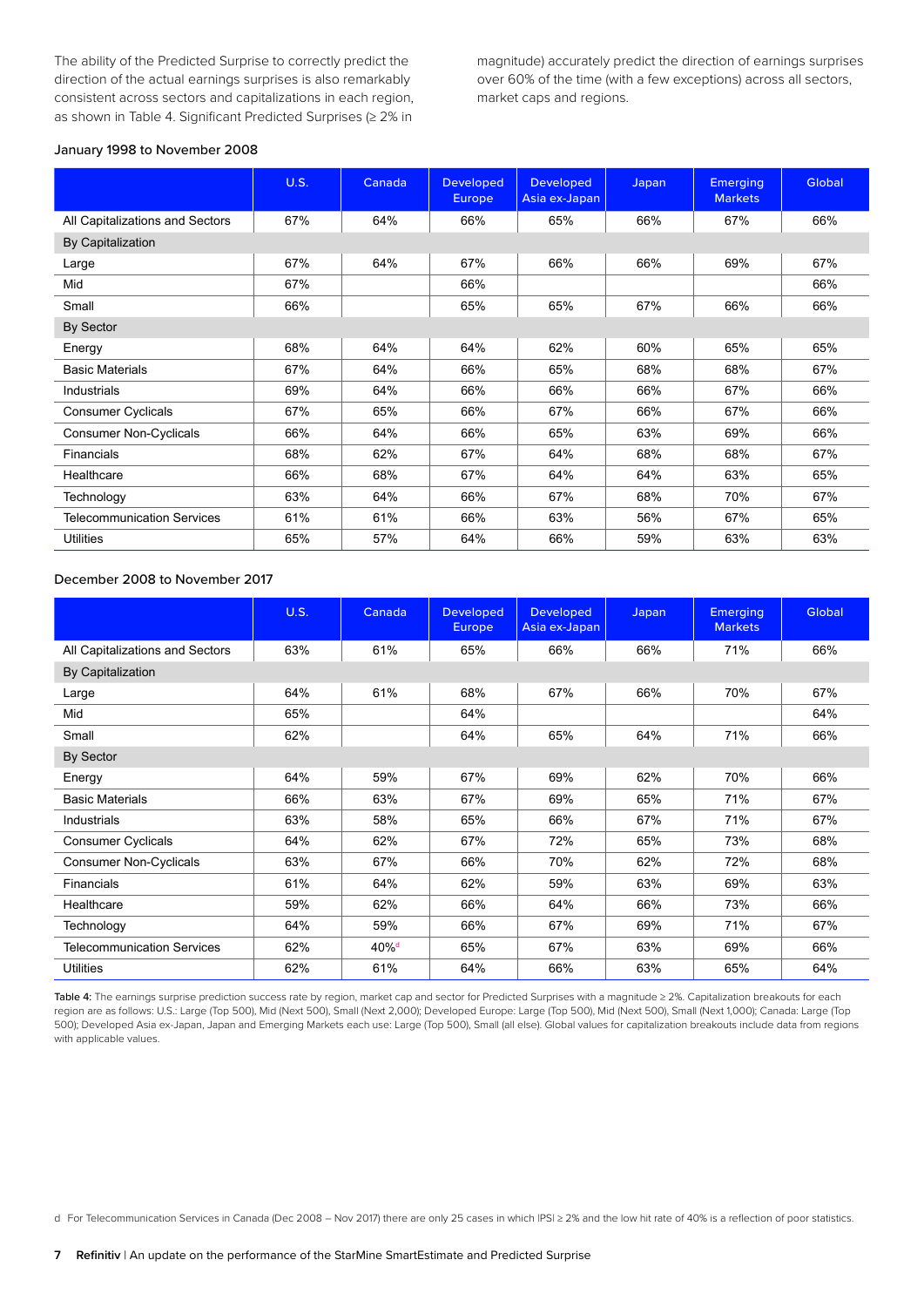Significant Predicted Surprises on other financial measures also predict actual surprises. In Table 5, we display the surprise prediction success rate for Revenue, EPS and EBITDA in the

various global markets. We see that Predicted Surprises of at least 2% in magnitude generally have the highest success rate with Revenue, followed by EPS and EBITDA.

#### January 1998 to November 2008

| Country/Region          | Revenue | <b>EPS</b> | <b>EBITDA</b> |
|-------------------------|---------|------------|---------------|
| U.S.                    | 73%     | 67%        | 66%           |
| Canada                  | 66%     | 64%        | 65%           |
| Developed Europe        | 70%     | 66%        | 66%           |
| Developed Asia ex-Japan | 64%     | 65%        | 61%           |
| Japan                   | 79%     | 66%        | 67%           |
| <b>Emerging Markets</b> | 64%     | 67%        | 59%           |
| Global                  | 70%     | 66%        | 64%           |

# December 2008 to November 2017

| Country/Region          | Revenue | <b>EPS</b> | <b>EBITDA</b> |
|-------------------------|---------|------------|---------------|
| U.S.                    | 66%     | 63%        | 63%           |
| Canada                  | 64%     | 61%        | 62%           |
| Developed Europe        | 68%     | 65%        | 66%           |
| Developed Asia ex-Japan | 69%     | 66%        | 63%           |
| Japan                   | 74%     | 66%        | 67%           |
| <b>Emerging Markets</b> | 71%     | 71%        | 65%           |
| Global                  | 69%     | 66%        | 65%           |

Table 5: The FY1 surprise prediction success rate by measure and region. Success rates shown are for significant Predicted Surprises (i.e., with magnitudes ≥ 2%).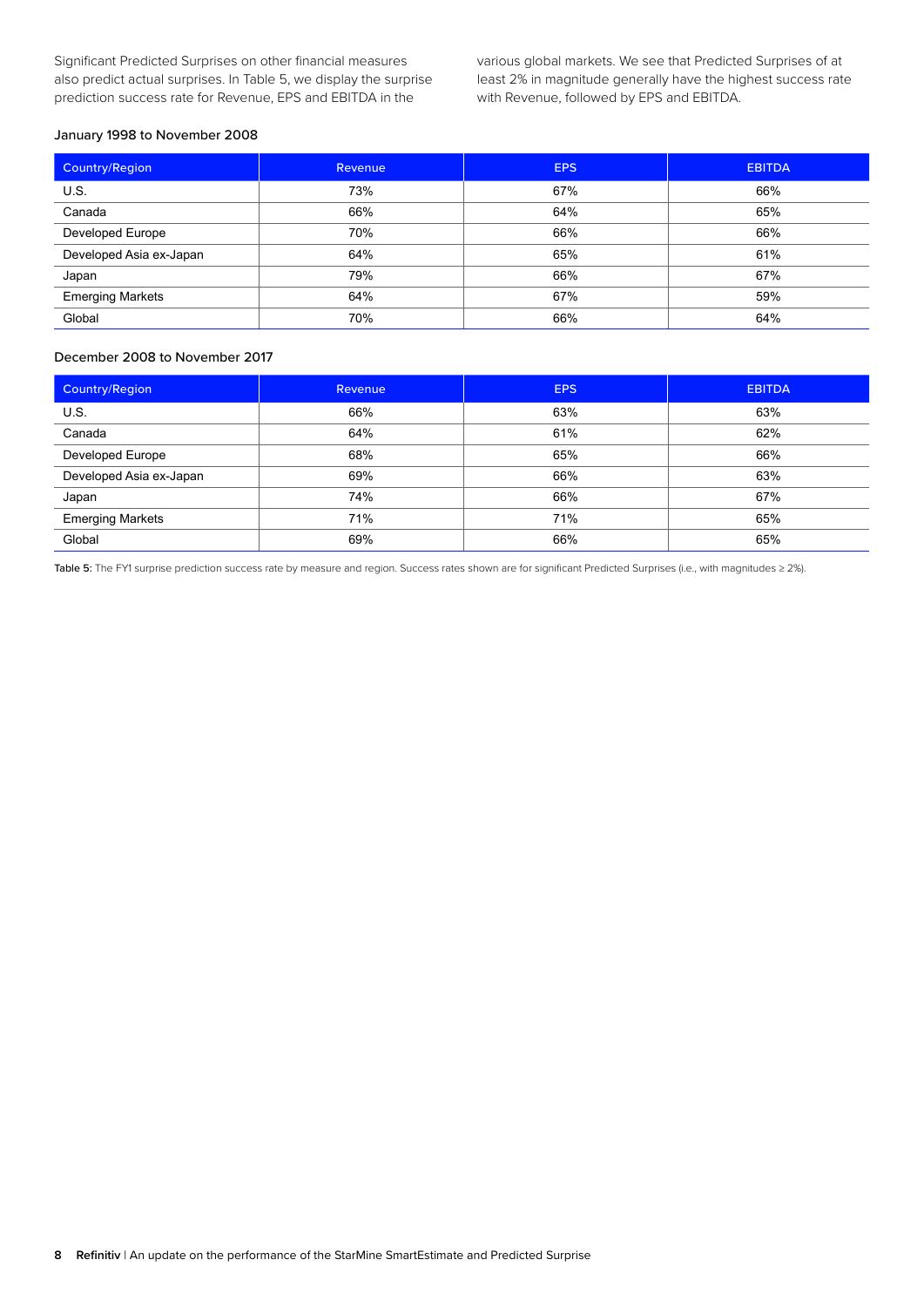# <span id="page-8-0"></span>**4. Combining Predicted Surprise and consensus revision**

When Predicted Surprises are accompanied by revisions to the consensus of the same sign, i.e. positive (negative) Predicted Surprises accompanied by an upwards (downwards) revision to the consensus estimate, the surprise prediction success rate is considerably higher than the case without revision, or contradictory revisions. For cases in which the direction (positive or negative) of the Predicted Surprise is corroborated by the

direction of the 30-day change in the consensus, the earnings surprise prediction success rate is 74% globally for both periods studied. In the absence of supporting revisions to the consensus, the global success rate is 59% and 56% for the periods of January 1998 to November 2008 and December 2008 to November 2017, respectively.

#### January 1998 to November 2008

| <b>Country/Region</b>   | <b>FY1 EPS Surprise Prediction Success Rate</b><br>$( PS  \geq 2\%)$ with Corroborating Revisions | <b>FY1 EPS Surprise Prediction Success Rate</b><br>$( PS  \geq 2%)$ with NO Corroborating Revisions |
|-------------------------|---------------------------------------------------------------------------------------------------|-----------------------------------------------------------------------------------------------------|
| U.S.                    | 77%                                                                                               | 53%                                                                                                 |
| Canada                  | 74%                                                                                               | 52%                                                                                                 |
| Developed Europe        | 74%                                                                                               | 55%                                                                                                 |
| Developed Asia ex-Japan | 75%                                                                                               | 56%                                                                                                 |
| Japan                   | 69%                                                                                               | 65%                                                                                                 |
| <b>Emerging Markets</b> | 75%                                                                                               | 61%                                                                                                 |
| Global                  | 74%                                                                                               | 59%                                                                                                 |

#### December 2008 to November 2017

| Country/Region          | <b>FY1 EPS Surprise Prediction Success Rate</b><br>$( PS  \geq 2\%)$ with Corroborating Revisions | <b>FY1 EPS Surprise Prediction Success Rate</b><br>$($ IPSI $\geq$ 2%) with NO Corroborating Revisions |
|-------------------------|---------------------------------------------------------------------------------------------------|--------------------------------------------------------------------------------------------------------|
| U.S.                    | 73%                                                                                               | 49%                                                                                                    |
| Canada                  | 72%                                                                                               | 48%                                                                                                    |
| Developed Europe        | 73%                                                                                               | 54%                                                                                                    |
| Developed Asia ex-Japan | 75%                                                                                               | 54%                                                                                                    |
| Japan                   | 73%                                                                                               | 54%                                                                                                    |
| <b>Emerging Markets</b> | 77%                                                                                               | 64%                                                                                                    |
| Global                  | 74%                                                                                               | 56%                                                                                                    |

Table 6: The earnings surprise prediction success rate for |Predicted Surprise| ≥ 2% conditional on corroborating revisions to the consensus, by region. Across regions, the success rate is higher for the cases with corroborating revisions over the last 30 days, as compared to cases without supporting revisions.

# **5. Conclusions**

We studied the SmartEstimate performance across two periods, January 1998 to November 2008 and December 2008 to November 2017. Since the SmartEstimate algorithm has remained unchanged since 1999 when it was developed based on U.S. EPS estimates, the results for the first period of the study are mostly out-of-sample, and for the second period are completely out-of-sample. Remarkably, almost 20 years later, its value at predicting actual surprises remains strong in all global markets among earnings and other financial measures. SmartEstimates are more accurate than the consensus across regions and various financial measures in terms of their error from the reported actual. When the EPS SmartEstimate differs from the consensus estimate by more than 2%, it correctly predicts the direction of the actual reported earnings surprises 66% of the time for both periods considered. The surprise prediction success rate is also significantly greater than 50% for Revenue and EBITDA, and there was very little variation from one period to the next for these financial measures.